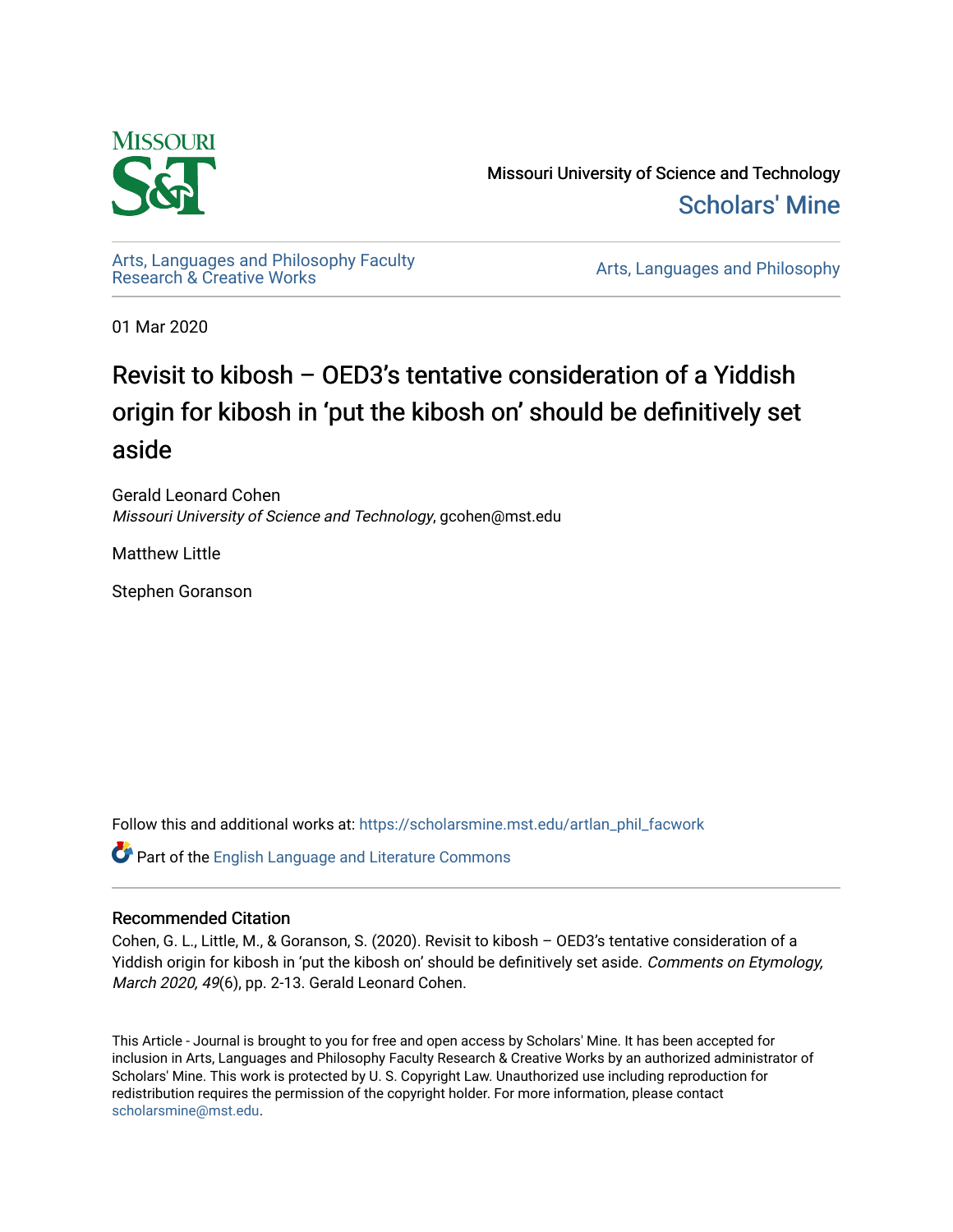#### COMMENTS ON ETYMOLOGY

March 2020 Vol. 49, no. 6

 edited by Gerald Cohen Department of Arts, Languages, & Philosophy Missouri University of Science & Technology Rolla, MO 65409 Appears monthly, October – May; cost: \$16 per year Libraries, institutions: \$20 per year

# **CONTENTS**

| 1. GERALD COHEN, MATTHEW LITTLE, STEPHEN                           |
|--------------------------------------------------------------------|
| GORANSON: Revisit to kibosh – OED3's tentative                     |
| consideration of a Yiddish origin for kibosh in 'put the           |
|                                                                    |
|                                                                    |
| b. Problems with the attempt to derive kibosh from Yiddish3        |
| 1. There is no Yiddish word that <i>kibosh</i> could derive from 3 |
| 2. Alleged 1835 Jewish usage in London – no sign of                |
| Yiddish vocabulary in the speaker's statements, and his            |
| two mentions of kibosh seem to refer to a whip3                    |
| 3. Hebrew kābaš won't work; Hebrew/Yiddish scholar                 |
|                                                                    |
|                                                                    |
| 1. Excerpts from Gold's 2011 rejection of a Yiddish                |
| origin of kibosh<br>5                                              |
| 2. 1835 newspaper article with kibosh; a German Jew                |
| accuses members of London's Jewish community                       |
|                                                                    |
|                                                                    |
|                                                                    |
| 2. GERALD COHEN: Stephen Goranson's antedating of 'smart Aleck'    |
| by one year (to 1864) may have unexpected significance14           |
| 3. KYLE WALTON: Innocently named County Road KKK                   |
| (Wisconsin) sounded not so innocent when the civil rights era      |
|                                                                    |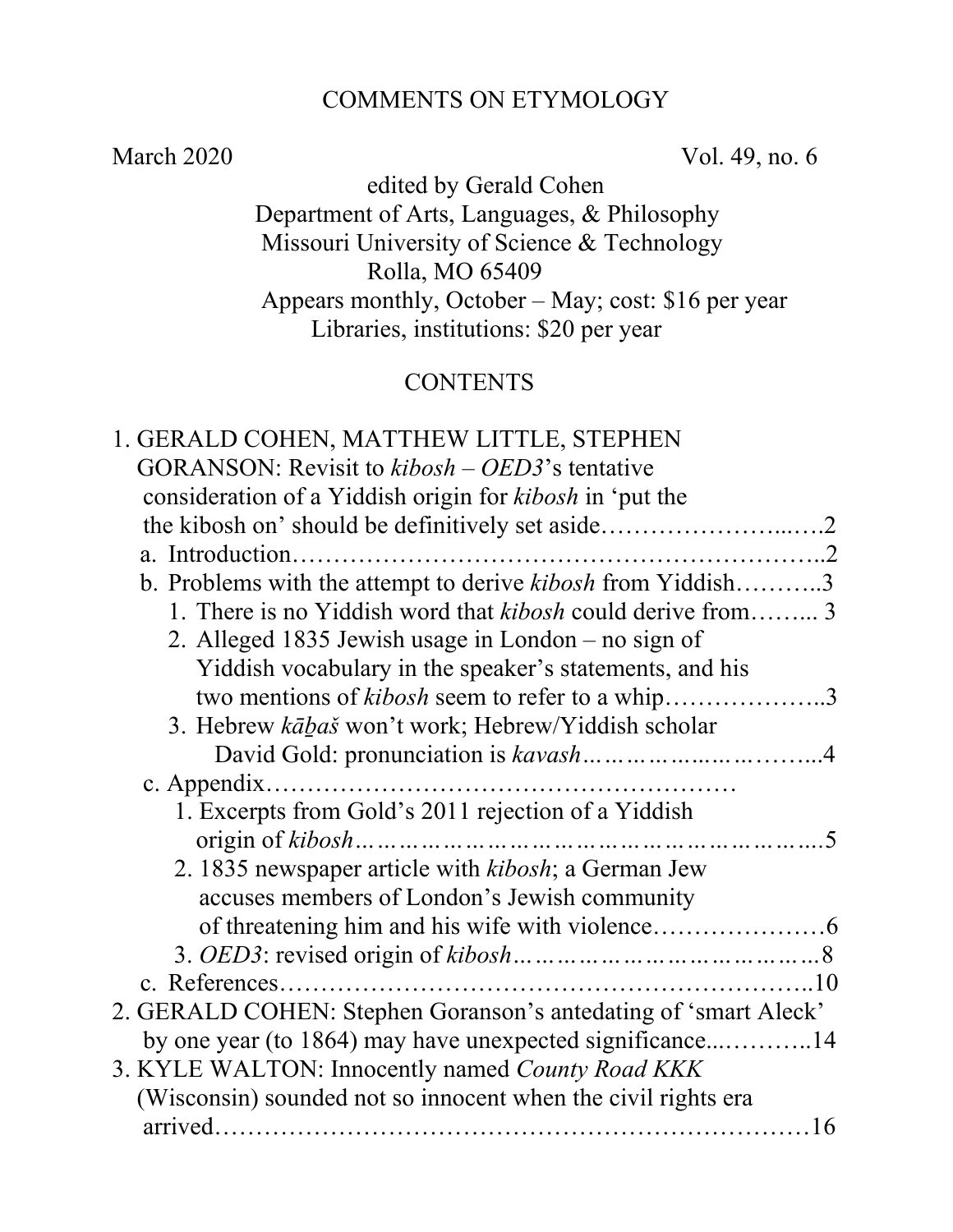### REVISIT TO *KIBOSH* – *OED3*'S TENTATIVE CONSIDERATION OF A YIDDISH ORIGIN FOR *KIBOSH* IN *PUT THE KIBOSH ON*  SHOULD BE DEFINITIVELY SET ASIDE

Gerald Cohen, Matthew Little, Stephen Goranson

#### INTRODUCTION

[Note: Any mention of *kibosh* in this article pertains only to its use in the expression *put the kibosh on*]

This is our second article on *OED3*'s 2019 revision of its entry *kibosh* (noun). That *OED3* revision retains its original judgment of 'Origin unknown' but then does two things which we regard very favorably:

 The editors mention: 'Early evidence appears to be from colloquial and working-class English as spoken in London (Stephen Goranson deserves credit for that discovery). Then, in presenting three principal etymologies, *OED3* puts our suggestion first (*kibosh* from the type of whip known as *kurbash*) and mentions that our book discusses it in detail.

 Next *OED3* presents the suggestion that *kibosh* derives from the Irish term for 'cap of death,' but the presentation strangely comes very close to including a de facto rebuttal of that etymology. See also Cohen/Goranson/Little (Feb.) 2020 for a detailed discussion of the capof-death etymology; we believe we have successfully rebutted it.

Finally, *OED3*'s third principal etymology is that *kibosh* derives from Yiddish:

'**3.** Another suggestion takes the word to be of Yiddish origin, and there is an early example of it in Jewish usage in London (1835); however, no likely Yiddish etymon is recorded (although there have been various proposals for the further etymology of such a word or phrase, e.g. Hebrew *kāḇaš* to subject, to subdue, to tread down; compare also Hebrew *kibbeš* to subdue, which is < the same base).'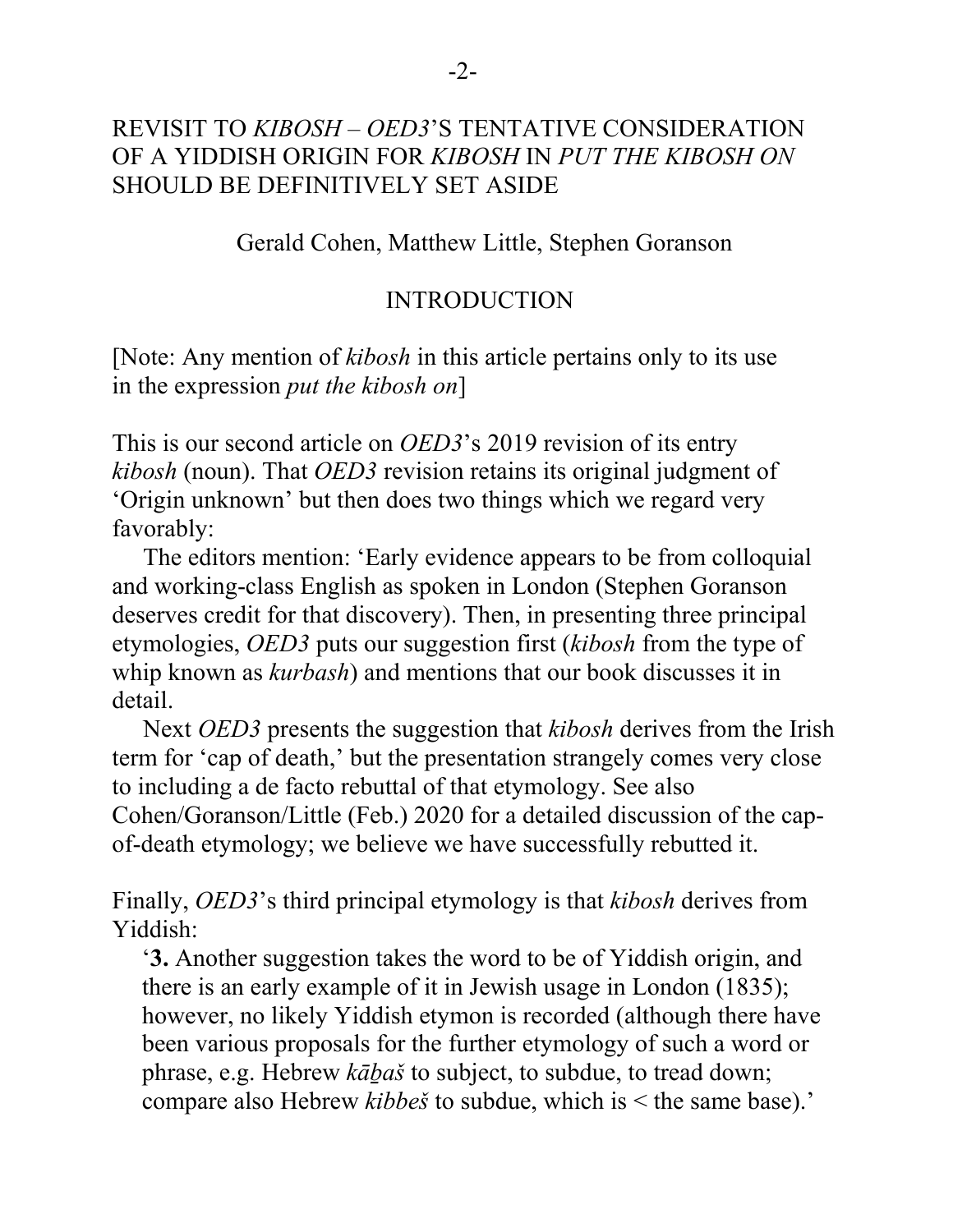#### PROBLEMS WITH THE ATTEMPT TO DERIVE *KIBOSH* FROM YIDDISH

# PROBLEM #1: THERE IS NO YIDDISH WORD THAT *KIBOSH* COULD DERIVE FROM

*OED3* mentions the possible derivation of *kibosh* from Yiddish but adds: 'however, no likely Yiddish etymon is recorded.' That is absolutely correct; there is none. But if no likely Yiddish etymon is recorded, on what basis is anyone supposed to accept that *kibosh* derives from Yiddish?

PROBLEM #2: ALLEGED 1835 JEWISH USAGE IN LONDON – NO SIGN OF YIDDISH VOCABULARY IN THE SPEAKER'S STATE-MENTS, AND HIS TWO MENTIONS OF *KIBOSH* SEEM TO REFER TO A WHIP.

*OED3*'s *kibosh* etymology says in part:

 'Another suggestion takes the word to be of Yiddish origin, and there is an early example of it in Jewish usage in London (1835).'

 But although the 1835 speaker is Jewish, there is no evidence of Yiddish vocabulary in his speech; he was the plaintiff in a British court case and wanted to be understood. And the context of his two *kibosh*  statements (neither one is mentioned by *OED3*) indicates he referred to an instrument that could be used for striking. It can't be the clogmaking 'kibosh' (an iron-bar tool ), first attested in the 1860s in the north of England, so that leaves the whip (*kibosh* from *kurbash*), which is attested at least from 1834 in London.

 The reference to the whip being raised or used to strike the speaker is made only figuratively:

- 1. 'They say so [make accusations] to rise the kibosh against me, and my wife.' [sic: rise]
- 2. '...they gets other Jews give me the kibosh upon me, and it's all the same to me which of the whole set struck me.'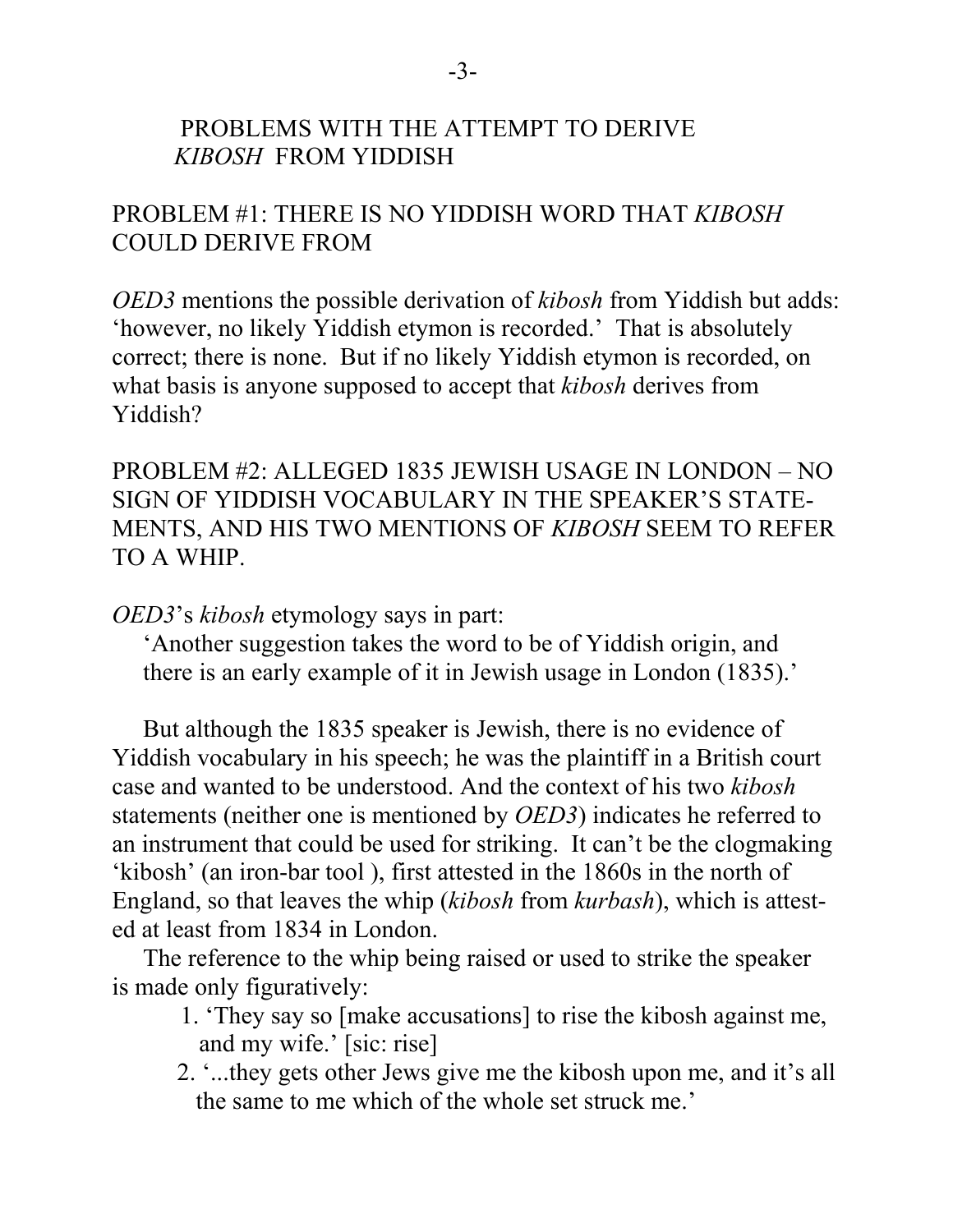Most of the 1835 newspaper article containing these two instances of 'kibosh' is reprinted below, pp. 6-8.

#### PROBLEM #3: HEBREW *kāḇaš* WON'T WORK; HEBREW AND YIDDISH SCHOLAR DAVID GOLD: PRONUNCIATION IS *kavash*

As mentioned above (p. 2), *OED3* says: '…however, no likely Yiddish etymon is recorded.' Immediately thereafter we read:

 '(although there have been various proposals for the further etymo logy of such a word or phrase, e.g. Hebrew *kābaš* to subject, to subdue, to tread down; compare also Hebrew *kibbeš* to subdue, which is < the same base).'

*OED3* speaks here of 'various proposals,' but we are aware of only one – the one cited by *OED3*, viz., Hebrew *kāḇaš* 'to subject, to subdue, to tread down.' But Hebrew/Yiddish scholar David L. Gold has already effectively rebutted this suggestion in his 2011 article (p. 114):

**4.F**. '…someone possessing a baby flea's thimbleful of Hebrew and far less Yiddish must have learned of the real HEBREW verb *kavash*, among the meanings of which are **1.** "conquer, subdue". **2.** "subjugate, enslave. **3.** suppress, restrain", and with a defective magic word, turned it into the imaginary YIDDISH words \*"kabas" and \*"kabasen".

Gold's credentials on matters of Hebrew and Yiddish are impressive. He grew up speaking Yiddish and taught Yiddish and Hebrew studies at the University of Haifa. He has a long record of scholarly publications and has edited the journal *Jewish Language Studies*. He is immersed in Hebrew and Yiddish studies and is passionate about rebutting incorrect statements that this or that English word derives from Yiddish or Hebrew. He is quick to point out that these errors arise from people with minimal or no knowledge of Yiddish or Hebrew and are perpetuated by others who are similarly unfamiliar with these languages.

 This whole subject of incorrect derivations from Yiddish is (to use the vernacular) 'in his wheelhouse.'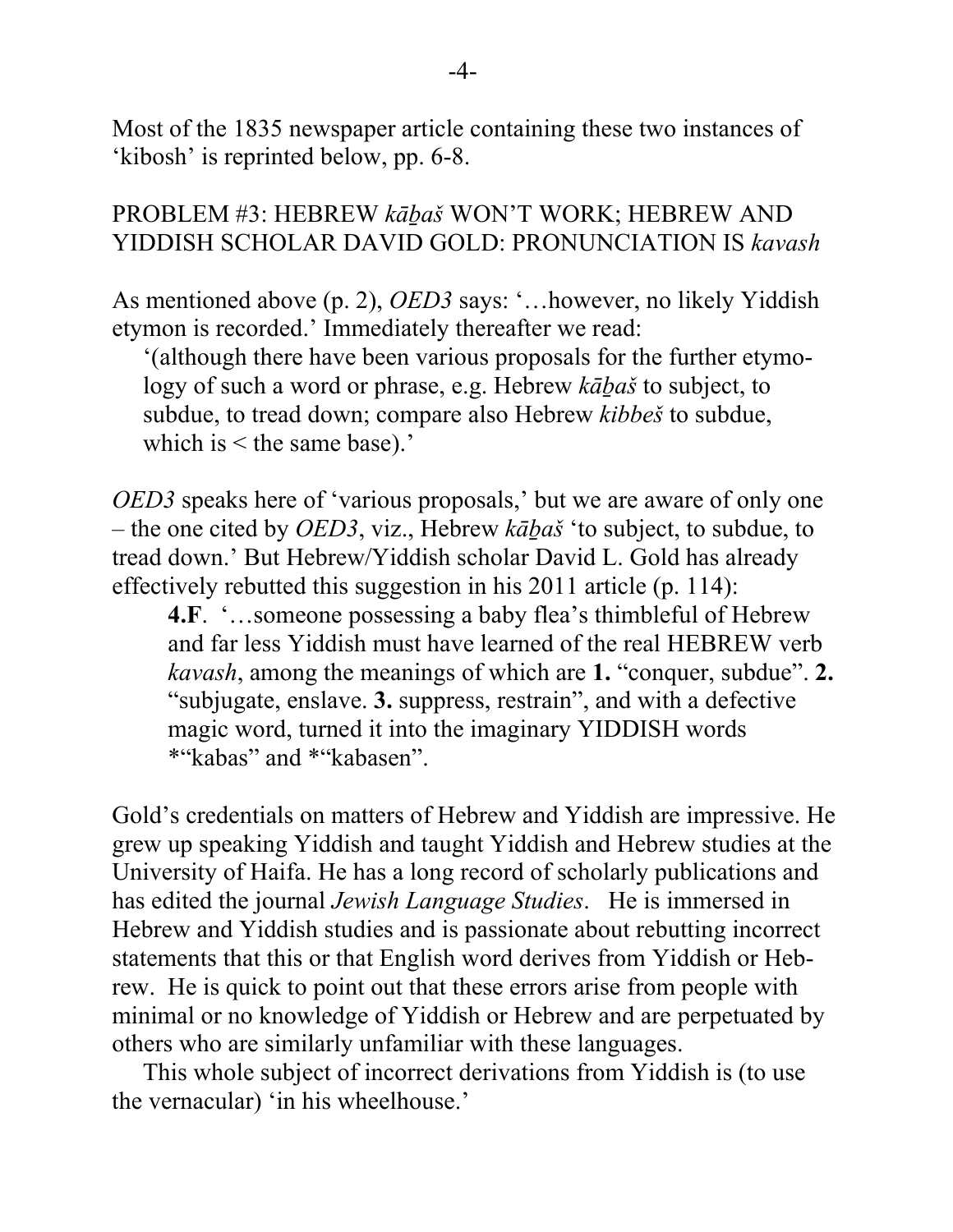#### EXCERPTS FROM GOLD'S 2011 REJECTION OF A POSSIBLE YIDDISH ORIGIN OF *KIBOSH*

Here now are a few excerpts from Gold 2011: 112-115:

p.112: 'John Neville Gosling (1905-1977) was a founding member of the New Scotland Yard Squad, the purpose of which was to gather intelligence, chiefly in the East End of London. Eric Partridge reported *kibosh* 'sentence of eighteen months in prison' in Gosling 1959:

"*Kibosh*, v. and as n. in *put the kibosh on*, has as its main sense 'to ruin, spoil.' The latest *OED* Sup. 1976, offers no explanation for the word's derivation, but the very oddity and exotic feel of it have prompted several etymologies, the most plausible being B. & L., [Barrère & Leland] 'ex Yiddish *kabas*, *kabbasen*, to suppress'. …"

p. 113: '"the most plausible being B. & L."? What could the linguisticless and the Yiddishless Paul Beale, a soldier, have possibly known about Yiddish to authorize him to make a mockery of standards of evidence and hand down a judgment about the linguisticless and the Yiddishless Eric Partridge's making a mockery of standards of evidence and handing down a judgment about the linguisticless and the Yiddishless Barrère and the linguisticless and the Yiddishless Leland's fantasies – *kabas, kabbasen*, "to suppress" are the "most plausible" etymons of our problematic word? For another example of Beale's naivete in matters linguistic in general and Jewish linguistic in particular, see Gold 1989b. Partridge and Beale could not have drafted an etymology per artem even if you had held a gun to their heads. As Voltaire is alleged to have remarked, "Etymology is the science where the consonants count for very little and the vowels for nothing at all."…

p. 114: 'In the eyes of the hordes of ignoramuses pontificating on etymology, our science consists of nothing more than finding a similarlooking word, whether real or imaginary, proclaiming it the etymon, and then rushing on to another blunder. Partridge's and Beale's putting their worthless stamp of approval on Barrère and Leland's imaginary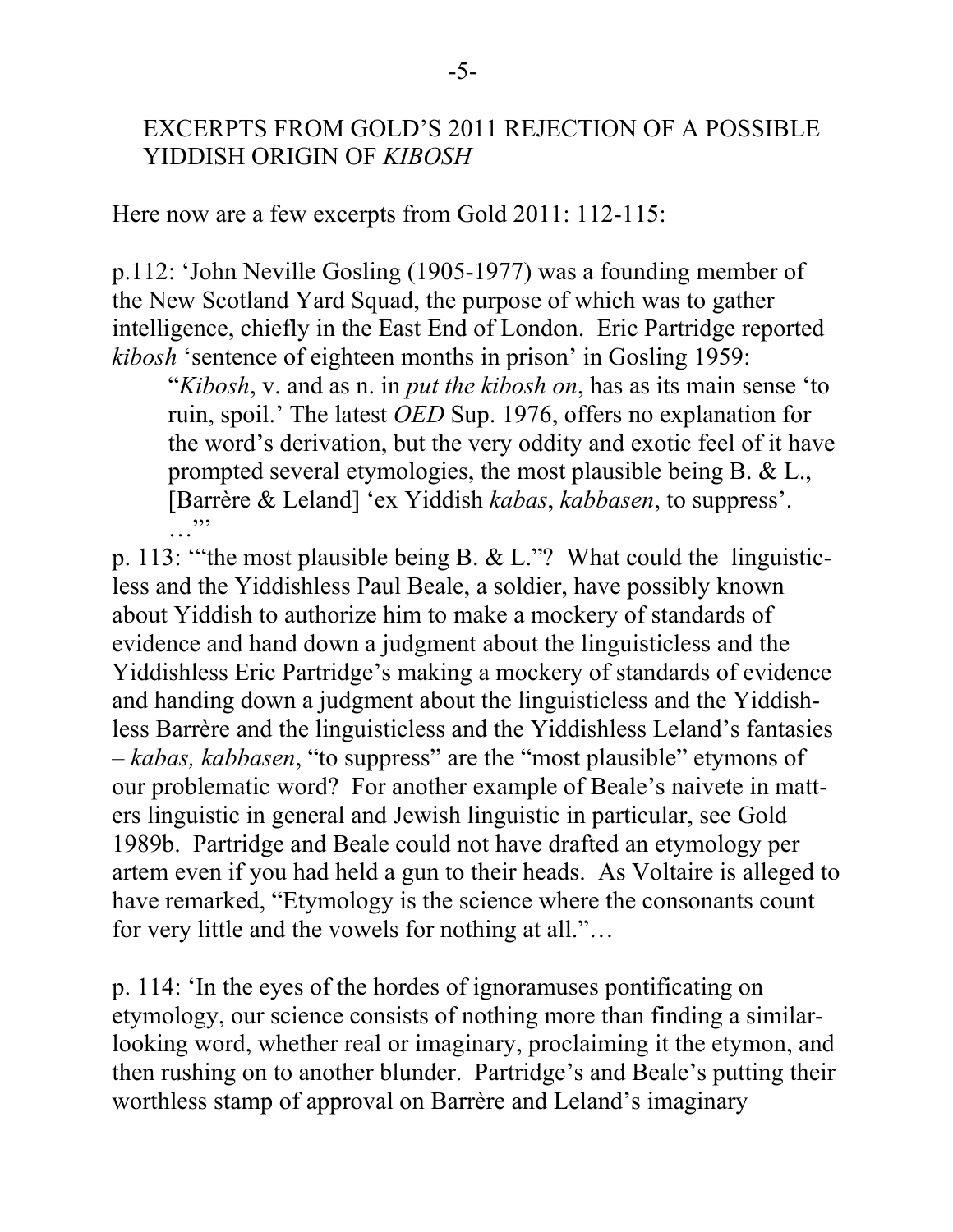\*"kabas" and imaginary \*"kabbasen" shows that the "rule" of etymology they knew was that "if item *x* looks or sounds like item *y*, *x* must be derived from *y*, even if *y* is fantasy".

 'To set the record straight on these two ghosts [i.e., the fantasies \*"kabas" and \*"kabbasen]:

…**4.E**. 'Let's stop playing serious with Barrère, Leland, Partridge, and Beale's illusions, and self-delusions…and get to the point: no amount of reasonable romanization of those two fantasies…would yield any Yiddish verb meaning "to suppress" or any other Yiddish word which even by an excruciatingly painful stretch of the imagination could be relevant to the problem at hand or yield even any Yiddish words at all. The only Yiddish verb which even faintly resembles those two ghosts is the periphrastic verb *goyver zayn* "overcome, vanquish, surmount, conquer", which is too far in form from our problematic word to be relevant...' **4.F**. … [Gold then presents the five lines emphasizing that Hebrew has *kavash*, not *kabash*; quote above, p. 4.]

#### APPENDIX

# 1. 1835 NEWSPAPER ARTICLE WITH *KIBOSH*; A GERMAN JEW ACCUSES MEMBERS OF LONDON'S JEWISH COMMUNITY OF THREATENING HIM AND HIS WIFE WITH VIOLENCE

Here is a reprint of most of item; italics are added to highlight the two *kibosh* sentences.

*True Sun* [London] May 15, 1835. Police Intelligence: Mansion-House, p. 4/4.

'A German Jew named *Myers*, summoned two officers of the synagogue for having urged on other Jews to assault and to otherwise molest him and his wife. Myers said in the phraseology of the foreign Jew, that a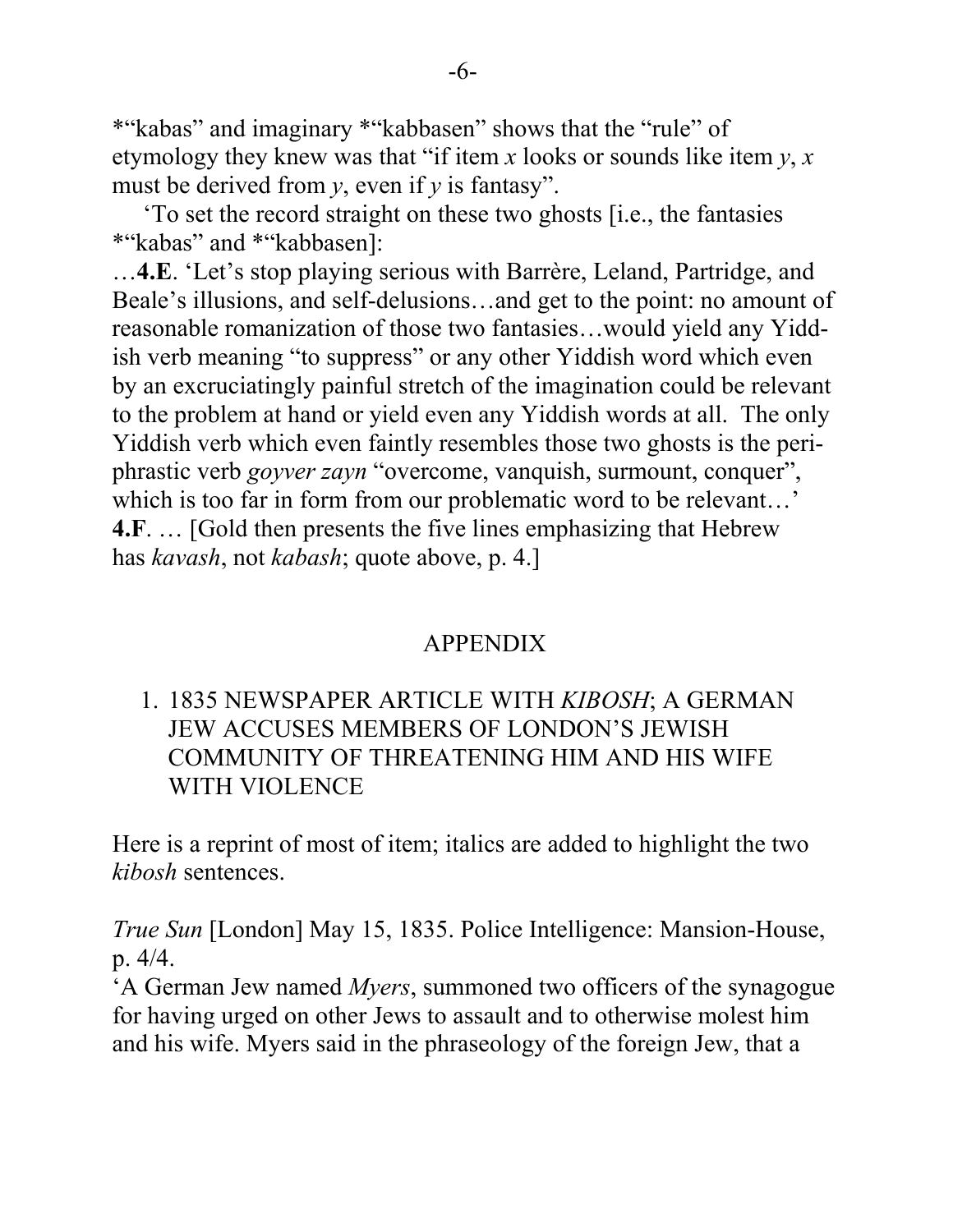great prejudice was raised against him by the defendants, who accused him of having been naturalized [G. Cohen: i.e., having converted to Judaism rather than having been born into it] in order to have a good excuse for attacking him. The consequence of this report was, that all the low-born Jews, who felt the sin of conversion to be a grievous one, never ceased to annoy and insult him; and as he "vas a walking the other day mid his vife, a set of them falls upon him, and threatened to murther his vife – poor voman, though she vas the mother of eleven shilders."

'The Lord Mayor – And was this because you were a naturalized Jew? 'Please you, my lord, I ain't no such a thing; I am a real Jew, and I never was naturalized. *They say so to rise the kibosh against me, and my vife*, [italics added] vot I vas a valking mid, when they comes down upon us. Ve goes reglar to the synagogue, and gentlemen knows it. I'm as good a Jew as any on um all, and so is my poor vife.

'The Lord Mayor – And can you assign no reason for the violent conduct towards you?

'Mrs. Myers – No, please you lordship. I only vent to one for a little money, for my husband was in the hospital and they makes no more but calls me an old German bunter and kicks me out of doors.

'The Lord Mayor – Can you swear that either of these defendants kicked you out of doors.

'Mrs. Myers – No, I can't swear dat; but I can swear dat dey said, "go out of de house, you old b\_\_\_h."

'The Lord Mayor – Can your husband swear that they struck him? 'Myers – I don't think I can swear; but *they gets other Jews to give me the kibosh upon me, and it's all the same to me which of the whole set struck me* [italics added]. All I say is, that me and my poor vife will be killed at last by 'em. They are all against us – all the Jews.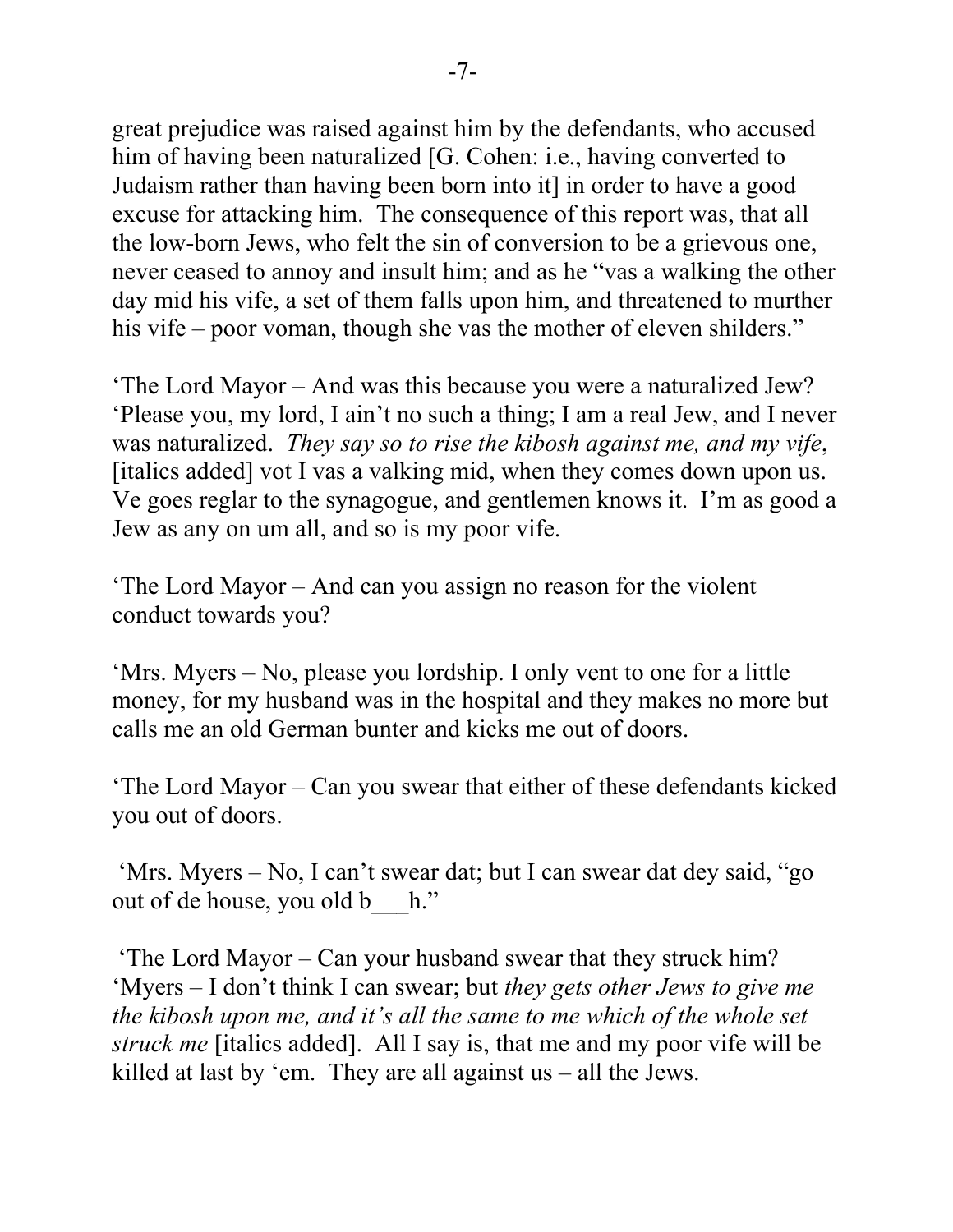'The Lord Mayor – Perhaps the defendants can clear up the matter? 'One of the defendants – I belong to the synagogue, my lord, and know these people well. I assure you that we invariably assist our poor if they deserve assistance, but these people are to our positive knowledge the very worst of beggars and imposters. They go about the streets in a variety of characters – sometimes they are to be found with turbans round their heads, with their children chaunting for pence in the streets, and acting in such a way as a Jew ought to be ashamed of. There are several in court who know their tricks, and that they act most disgracefully. It is, of course, disagreeable for us to be annoyed by such people; but to talk of blows is quite ridiculous. …'

# 3. *OED3*: REVISED ORIGIN OF *KIBOSH*

We present the revised *OED3* entry below for easy reference:

## **'kibosh, n.**

**Origin:** Of unknown origin.

**Etymology:** Origin unknown.

Early evidence appears to be from colloquial and working-class English as spoken in London. There have been a number of attempts to trace the origin of the word; the following are the principal suggestions:

**1.** Some early uses suggest the *kibosh* may originally have been a physical object, used for striking, and the word has therefore been suggested to be < Arabic *kirbāš* (also *kurbāš*), denoting a kind of whip used for judicial punishment, or its etymon Ottoman Turkish *qirbāch* (see *[kourbash](https://www-oed-com.libproxy.mst.edu/view/Entry/104408#eid40056215)* n.). If so, it may have been borrowed in London from immigrants or from those who served in the military in the Near East.

The pronunciation of the first syllable seems difficult to explain in this case; however, a form *kibosh* is also attested occasionally in the 19th cent. as a variant of *[kourbash](https://www-oed-com.libproxy.mst.edu/view/Entry/104408#eid40056215)* n. For a detailed discussion of this suggestion compare G. Cohen, S. Goranson, & M. Little *Origin of Kibosh* (2018).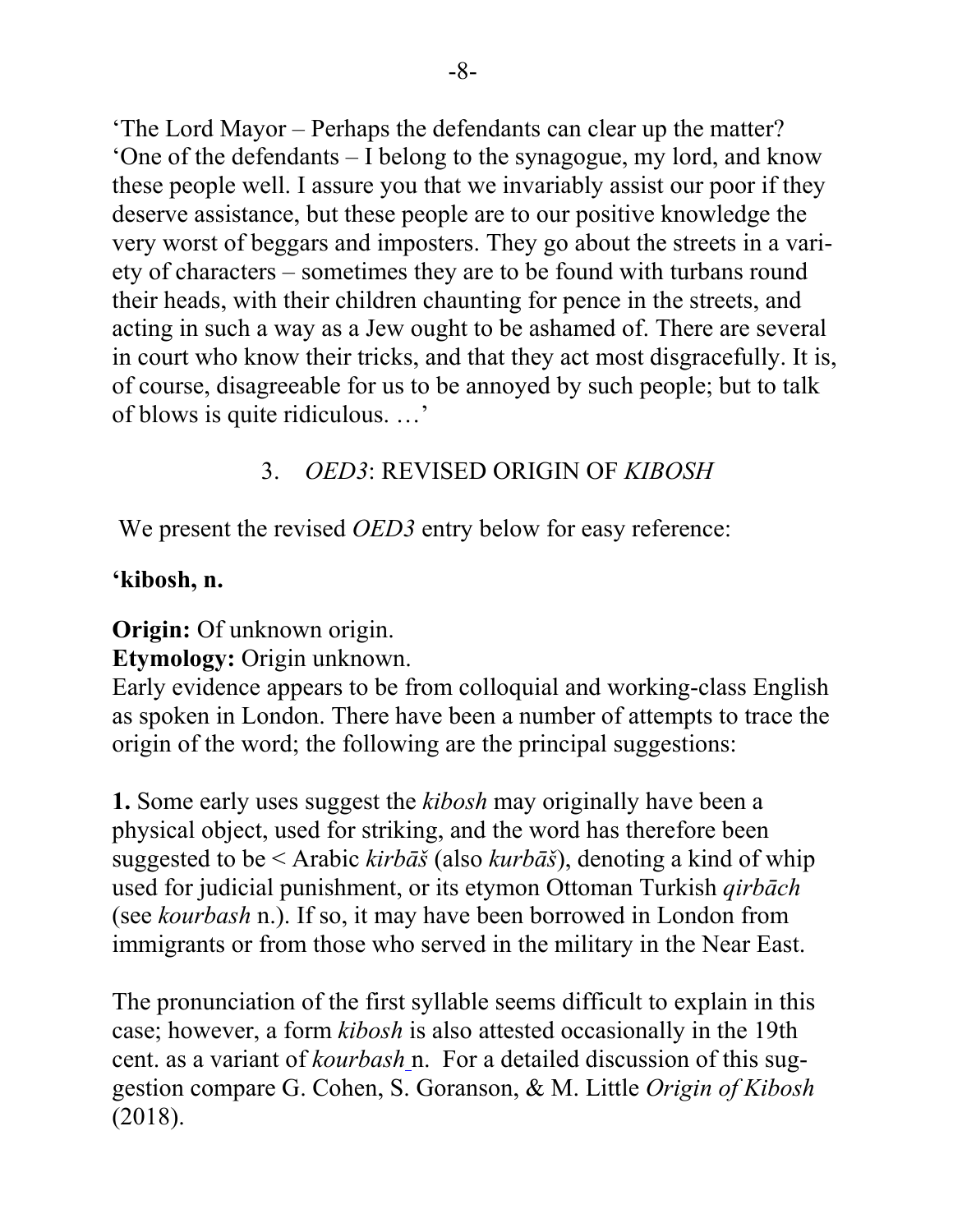**2.** The word is also often taken to reflect an Irish phrase *caidhp bháis* ( < *caidhp* coif, bonnet + *báis*, genitive of *bás* death: see *[base](https://www-oed-com.libproxy.mst.edu/view/Entry/15879#eid26793087)r* n.). This phrase is variously said to denote the head covering worn by a judge when pronouncing a death sentence, the hood used at executions, the final item of clothing to be put on a body before wake and burial, or a form of torture (compare *[pitch](https://www-oed-com.libproxy.mst.edu/view/Entry/144692#eid29856448)-cap* n. 2); however, the phrase does not appear to be attested in these senses except once with reference to burial customs (1935); otherwise it is used as the name of the fungus death cap (but this is probably a recent formation after English: see *[death cap](https://www-oed-com.libproxy.mst.edu/view/Entry/47766#eid7280955)* n. at *death* n. [Compounds 2\)](https://www-oed-com.libproxy.mst.edu/view/Entry/47766#eid7280955). There is also no direct 19th-cent. evidence for a connection of the word *kibosh* to Ireland, although there was a sizeable Irish community in London. The syntax of the full phrase *to put..on* is similar to the common Irish construction *cuir..ar*, in the same literal sense (typically with reference to a physical item); however, an isolated Irish example *cuireadh an caidhp bháis air mar sgéal* 'the *caidhp bháis* was put on your story' (1924) is probably modelled on English *that put the kibosh on your story* .

**3.** Another suggestion takes the word to be of Yiddish origin, and there is an early example of it in Jewish usage in London (1835); however, no likely Yiddish etymon is recorded (although there have been various proposals for the further etymology of such a word or phrase, e.g. Hebrew *kāḇaš* to subject, to subdue, to tread down; compare also Hebrew *kibbeš* to subdue, which is < the same base).'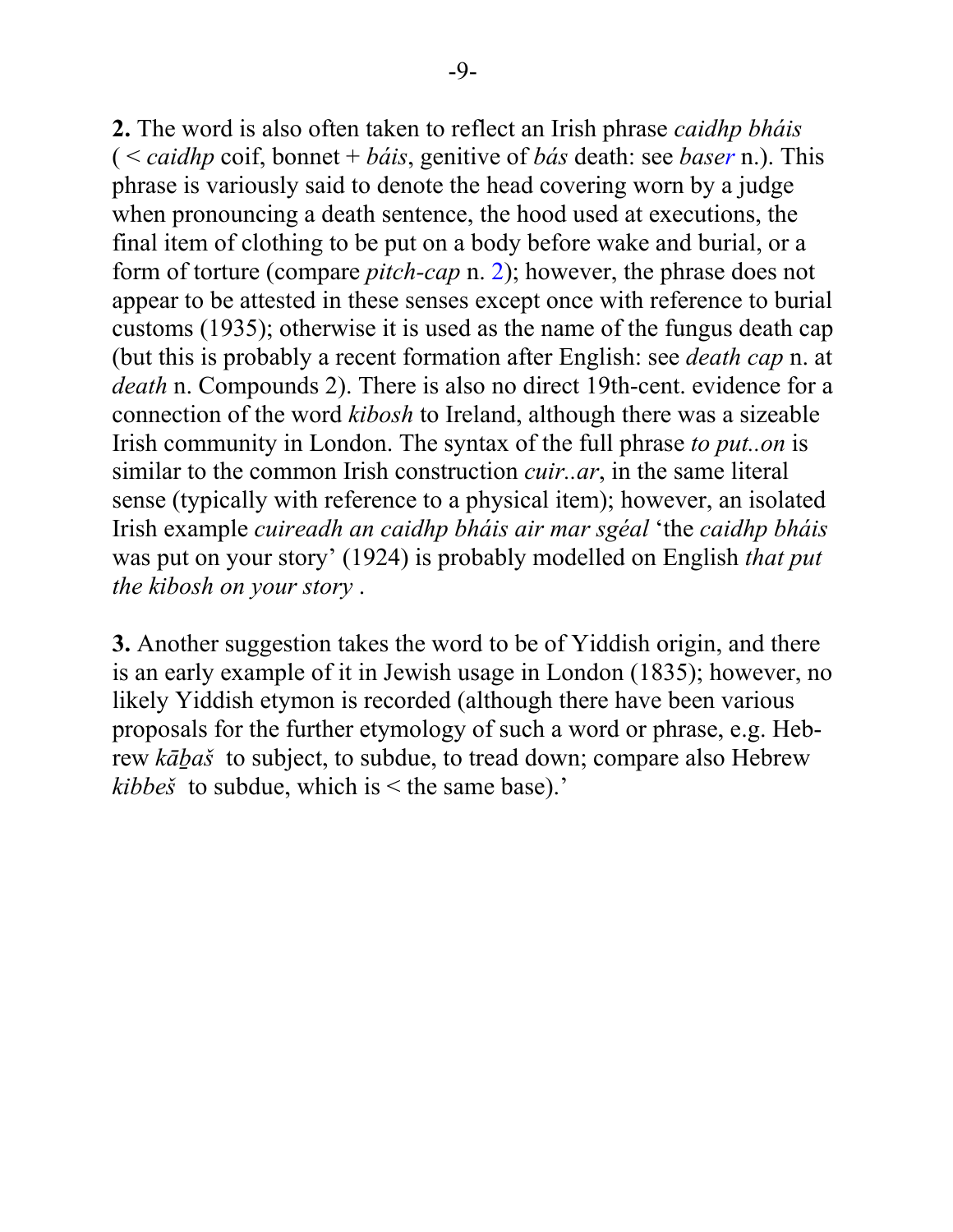#### -10-

#### REFERENCES

- B. & L. = Barrère & Leland
- Barrère, Albert and Charles Godfrey Leland 1890. *The Dictionary of Slang, Jargon and Cant*. 1889–1890. (Reprinted in 1967 by Gale.)
- Beale, Paul See below: Partridge 1984. Partridge & Beale approve Barrère & Leland's etymology of *kibosh* (see above: pp. 5-6), evok ing David Gold's (2011: 113) sharp rebuttal. Gold also clarifies: 'This note [by Beale], compiled by P.B. from existing entries in the 7<sup>th</sup> edition of this *Dict*. and incorporating E.P.'s [Eric Partridge's] additional material…'
- Cohen, Gerald, Stephen Goranson, and Matthew Little 2018. *Origin of 'Kibosh'*: Routledge Studies in Etymology. (London and New York: Routledge; Taylor & Francis). ISBN 9781138628953. The book gives 2018 as the date of publication, but it was in fact available already by mid-October 2017. The 'cap-of-death- topic is discussed on pp. 98-102.

\_\_\_\_\_\_\_\_\_\_\_\_\_\_\_\_\_\_\_\_\_\_\_\_\_\_\_\_\_2019. *Kibosh* update #4 (compila-

 tion). *Comments on Etymology*, vol. 48, #8, May 2019, 50 pages. Pages 7-8 contain 'Clarification #1: A whip can be "put on".' \_\_\_\_\_\_\_\_\_\_\_\_\_\_\_\_\_\_\_\_\_\_\_\_\_\_\_\_\_2020. Revisit to *kibosh* –rejecting

 the Irish 'cap-of-death' etymology. *Comments on Etymology*, vol. 49, no. 4, Feb. 2020, pp. 2-12.

Dodson, Stephen 2018. (Comment on *kibosh*). On his languagehat.com he commented favorably, June 15, 2018:

 'Yes, while I think everyone's first reaction to the kibosh = whip idea is that it feels implausible, the evidence presented in the book is quite compelling.' ---- And:

 'I wish there could be such a volume for every word with an interesting etymology.'

Gold, David 1989a. *Jewish Linguistic Studies*, vol. 1. Haifa: Associa tion for the Study of Jewish Languages.

1989b. 'On the supposed Yiddish origin of the English noun *gazump* (with an appendix on other English words of Yiddish or supposed Yiddish origin)' – in Gold 1989a: 26-34 [the word,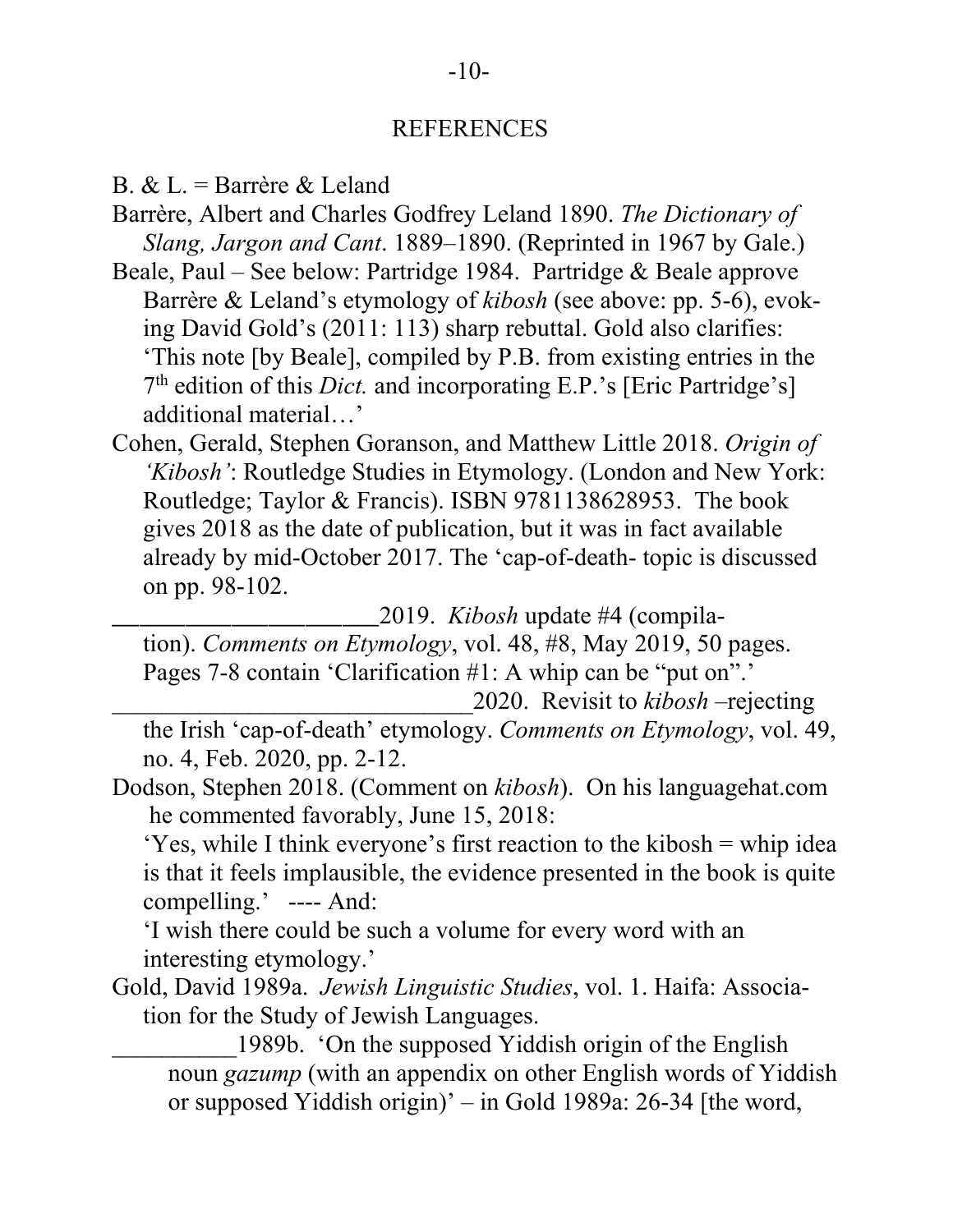which has no Jewish connection, linguistic or otherwise, consists of English *[the price] goes up* and non-etymological /m/].'

\_\_\_\_\_\_\_\_\_\_1989c [mentioned as 1989e in Gold 2011 and therefore also in the quoted text above]. More on English *ganef* and other words. in Gold (1990b: 192-197).

\_\_\_\_\_\_\_\_\_\_\_\_, ed. 1990a. *Jewish Linguistic Studies*, vol. 2. Haifa.

\_\_\_\_\_\_\_\_\_\_\_\_\_1990b. Fiction or medieval philology (on Isaac E. Mozeson's *TheWord*. *The Dictionary that Reveals the Hebrew Source of English*. In Gold (1990a: 105-133).

\_\_\_\_\_\_\_\_\_\_\_\_\_2011. After at least 138 years of discussion, the etymological puzzle is possibly solved: The originally British English informalism *kibosh* as in 'put the kibosh on [something]' could come from the clogmakers' term *kybosh* 'iron bar which, when hot, is used to soften and smooth leather' (with possible reinforcement from Western Ashkenazic British English *khay bash* 'eighteen pence'). [G. Cohen: sic: long article-title]. in: *Revista Alicantina de Estudios Ingleses* 24.73-129. And see below: Valkemirer 2016.

(by 2019; first posted: ?; see Valkemirer 2016). Online message by David L. Gold withdrawing the clogmaking 'iron bar' etymology he defended in Gold 2011. Website:

<http://davidlgold.com/index.html> ; Gold writes here:

'Note: I no longer believe that *kibosh* "iron bar..." is the source of *kibosh* as in *put the kibosh on* [...], but that sense ("iron bar…") and another sense of *kibosh***,** namely "Portland cement", are etymolo gically important because, as a sememic analysis shows, they point in the direction of the immediate etymon of the word. I still hold to the section of the article dealing with the alleged Jewish origin of the word.'

Gosling, John 1959. *The Ghost Squad*. London: W.H. Allen.

languagehat.com – blog edited by Stephen Dodson, which for several years contained items on *kibosh*. (See above: Dodson 2018).

Liberman, Anatoly 2018. Etymology Gleanings for October 2018. https://blog.oup.com/2018/10/etymology-gleanings-for-october-2018/ ---- Liberman had been wrestling with 'kibosh' since at least 2010. His 2018 item presents a mixture of various thoughts about 'kibosh,' including mention of it being 'this intractable word' (with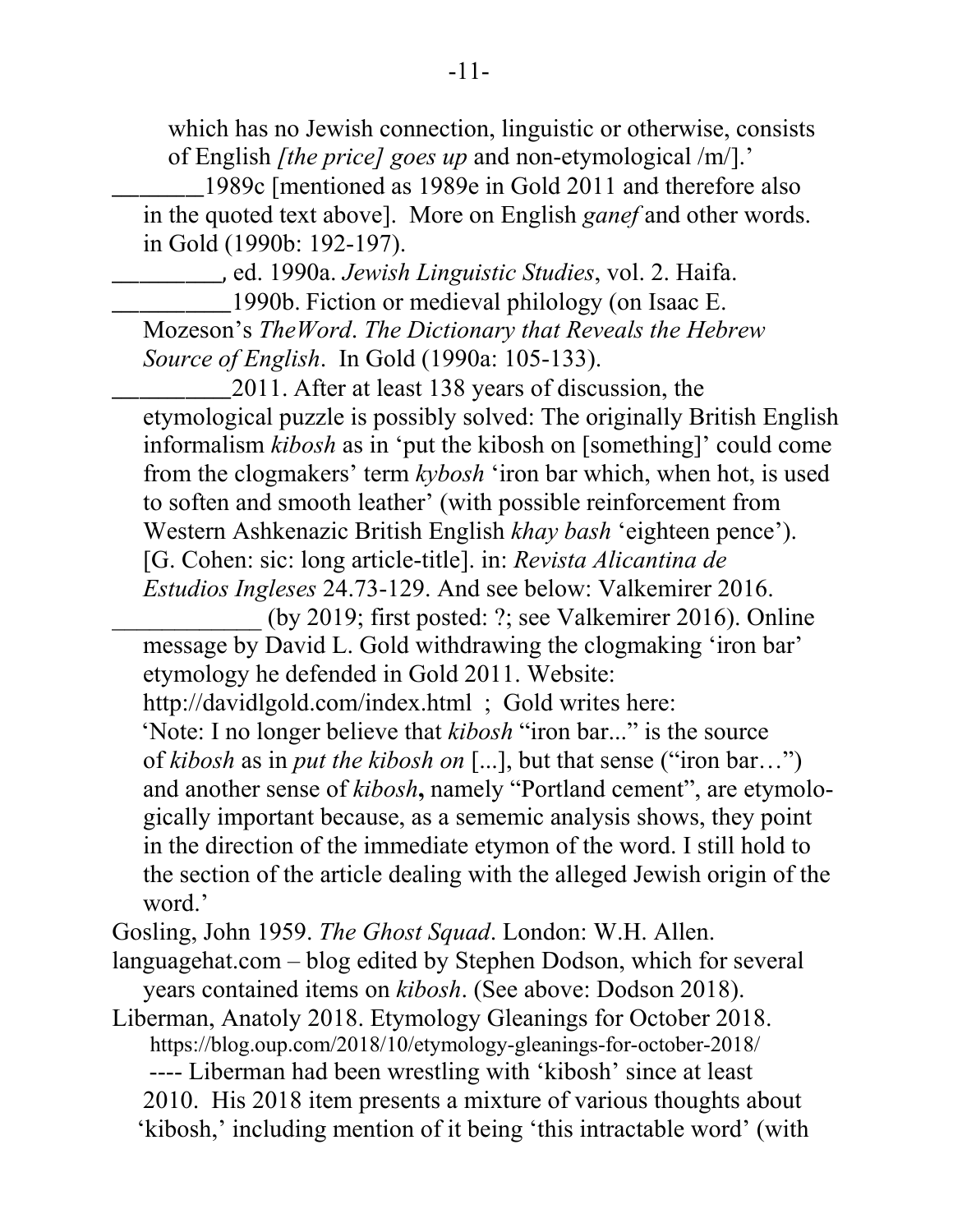regard to its etymology). But note his following comment made almost in passing:

'The three authors [Cohen, Goranson, Little] provided enough material to make it probable that *kibosh* goes back to *kurbash* "lash".'

- Little, Matthew 2019. Solving a long-standing etymological mystery: origin of 'put the kibosh on.' Paper presented at the 22<sup>nd</sup> Biennial Conference of the Dictionary Society of North America, May 8-11, 2019, Bloomington, Indiana. ---- Printed in Cohen, Goranson, & Little (2019:35); its information is taken from Cohen, Goranson, & Little (2018:29-30) but without including the full references.
- *MDIY*= *The Monumental Dictionary of Imaginary Yiddish*. 100 vols. The World Academy of Yiddishless Yiddish "Experts". In prepara tion. [G. Cohen: This item: sic, listed in Gold (2011:126). Gold (*ibid*.: 114) writes: '…those two fantasies – which together with "Hebrew *kibosh*," "Yiddish *kibosh*," "Anglo-Hebraic *kibosh*," the imaginary words reported in Gold 2009e and 1989e, and many others have won entry into the prestigious *MDIY*…'
- Metcalf, Allan 2018. From criminal slang to modern acceptability. *Lingua Franca* (under aegis of the Chronicle of Higher Education), Sept. 27, 2018. The review of *Origin of 'Kibosh'* is very favorable. [https://www.chronicle.com/blogs/linguafranca/2018/09/27/from](https://www.chronicle.com/blogs/linguafranca/2018/09/27/from-) criminal-slang-to-modern-acceptability-kibosh/
- Partridge, Eric 1984. *A Dictionary of Slang and Unconventional English / Colloquialisms and Catch Phrases / Solecisms and Catachreses / Nicknames and Vulgarisms*. Eighth edition. Paul Beale ed. New York: Macmillan.
- Tréguer, Pascal 2019. 'Put on the kibosh' in ca. 1830 poem *Penal Servi tude!*; more evidence a whip can be 'put on', *Comments on Etymol ogy*, vol. 49, #3, December 2019, pp. 21-36.
- Valkemirer, Suzanne 2016. (reports that she received a letter from David L. Gold retracting his view that 'kibosh' in 'put the kibosh on' derives from the clog-making term 'kibosh.'—June 9, 2016). http://languagehat.com/liberman-on-kibosh/